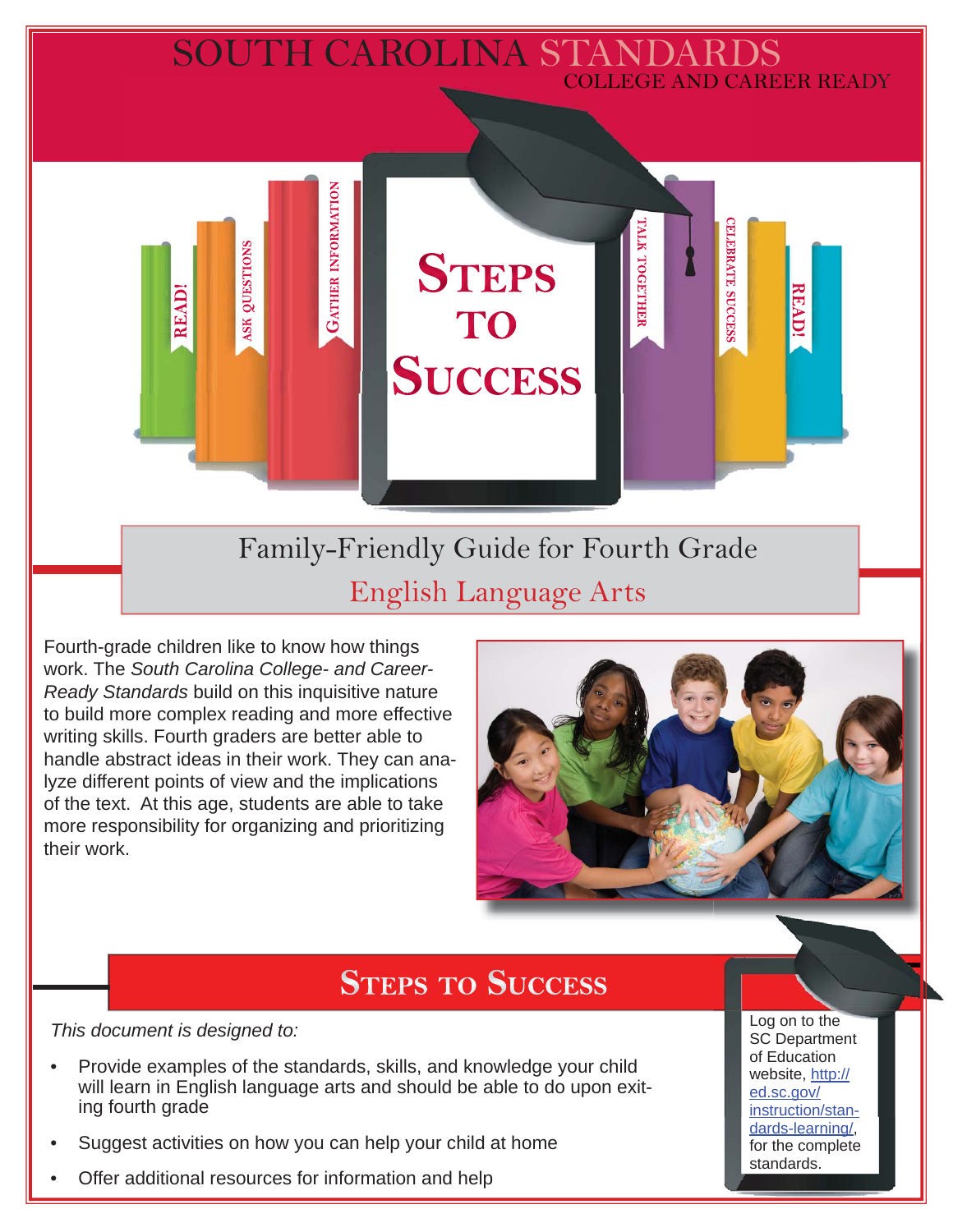#### LEARN ABOUT THE STANDARDS

The *South Carolina College- and Career-Ready Standards for English Language Arts* (ELA):

- Outline the knowledge and skills students must master so that, as high-school graduates, they have the expertise needed to be successful in college or careers.
- Provide a set of grade-level standards, "stair steps," based on the previous grade's standards which serve as the foundation for the next grade.
- Ensure that no matter where a student lives in South Carolina, the expectations for learning are the same.

Human knowledge now doubles about every three years. Therefore, revision of South Carolina's standards occurs periodically to respond to this growth of knowledge and increase of needed skills so our students will be ready for college or jobs. The *Col-* *lege- and Career-Ready Standards* prepare students for dealing with the growing mass of information by not only emphasizing content knowledge but by also stressing the skills of reasoning, analyzing data, and applying information to examine and solve situations.

South Carolinians developed these academic standards for South Carolina's children. The ELA standards are aligned with the *Profile of the South Carolina Graduate*, which summarizes the knowledge, skills, and habits employers expect (See http:// sccompetes.org/wp-content/uploads/2016/01/Profileof-the-South-Carolina-Graduate\_Updated.pdf.) Developed by business leaders, the *Profile* is approved by the South Carolina Chamber of Commerce and is endorsed by the Superintendents' Roundtable, as well as South Carolina's colleges and universities. The **Profile demands world-class knowledge and skills,** emphasizes critical thinking and problem solving, communication, and interpersonal skills.

#### ENGLISH LANGUAGE ARTS IN FOURTH GRADE

#### **INQUIRY AND INVESTIGATION**

Fourth-grade students are pushed to think, analyze and learn in more sophisticated and structured ways. Fourth graders are encouraged to be more independent in their learning, depending less on the teacher's guidance. They will research, plan, and revise their work more frequently this year and do it more independently. These **Steps to Success** include:

| <b>Third Grade</b> |                                                                                 | <b>Fourth Grade</b> |                                                                                                             | <b>Fifth Grade</b> |                                                                                                         |
|--------------------|---------------------------------------------------------------------------------|---------------------|-------------------------------------------------------------------------------------------------------------|--------------------|---------------------------------------------------------------------------------------------------------|
|                    | Develop questions that<br>focus thinking about an<br>idea in order to decide    |                     | Develop questions that narrow a<br>topic and help direct further study                                      | $\bullet$          | Develop questions that narrow a<br>topic and help direct further study                                  |
|                    | further study                                                                   |                     | Conduct short research projects<br>(such as book reports) to build                                          | $\bullet$          | Conduct research to develop ques-<br>tions, build knowledge; and, gener-                                |
|                    | Plan and collect rel-<br>evant information from<br>primary and secondary        |                     | knowledge and generate pos-<br>sible explanations. Consider other<br>views or possible results.             |                    | ate possible explanations, while<br>considering other views or possible<br>results                      |
|                    | sources<br>Draw reasonable con-<br>clusions from relation-                      |                     | Compare the way similar topics or<br>ideas are handled in several print<br>and multimedia sources           | $\bullet$          | Combine information from several<br>print and digital sources to answer<br>questions and solve problems |
|                    | ships and patterns<br>found during the inquiry<br>process                       |                     | Draw conclusions from relation-<br>ships and patterns found during<br>the research                          | $\bullet$          | Analyze the reliability of informa-<br>tion presented in different print and<br>digital sources         |
|                    | Determine appropri-<br>ate tools and develop<br>a plan to communicate           |                     | Discuss the purpose and reliability<br>of information presented in differ-<br>ent print and digital sources | $\bullet$          | Draw conclusions from relation-<br>ships and patterns found during<br>research                          |
|                    | findings and/or take<br>informed action<br>Examine the learning                 |                     | Develop a plan to communicate<br>findings and/or conduct further<br>research                                | $\bullet$          | Develop a plan to communicate<br>findings and/or conduct further<br>research                            |
|                    | process and consider<br>how to apply new ways<br>of thinking to future<br>study |                     | Examine the act of learning and<br>think of how new learning can be<br>used and applied in the future       | $\bullet$          | Analyze the learning process and<br>think of how to apply new ways of<br>learning to future study       |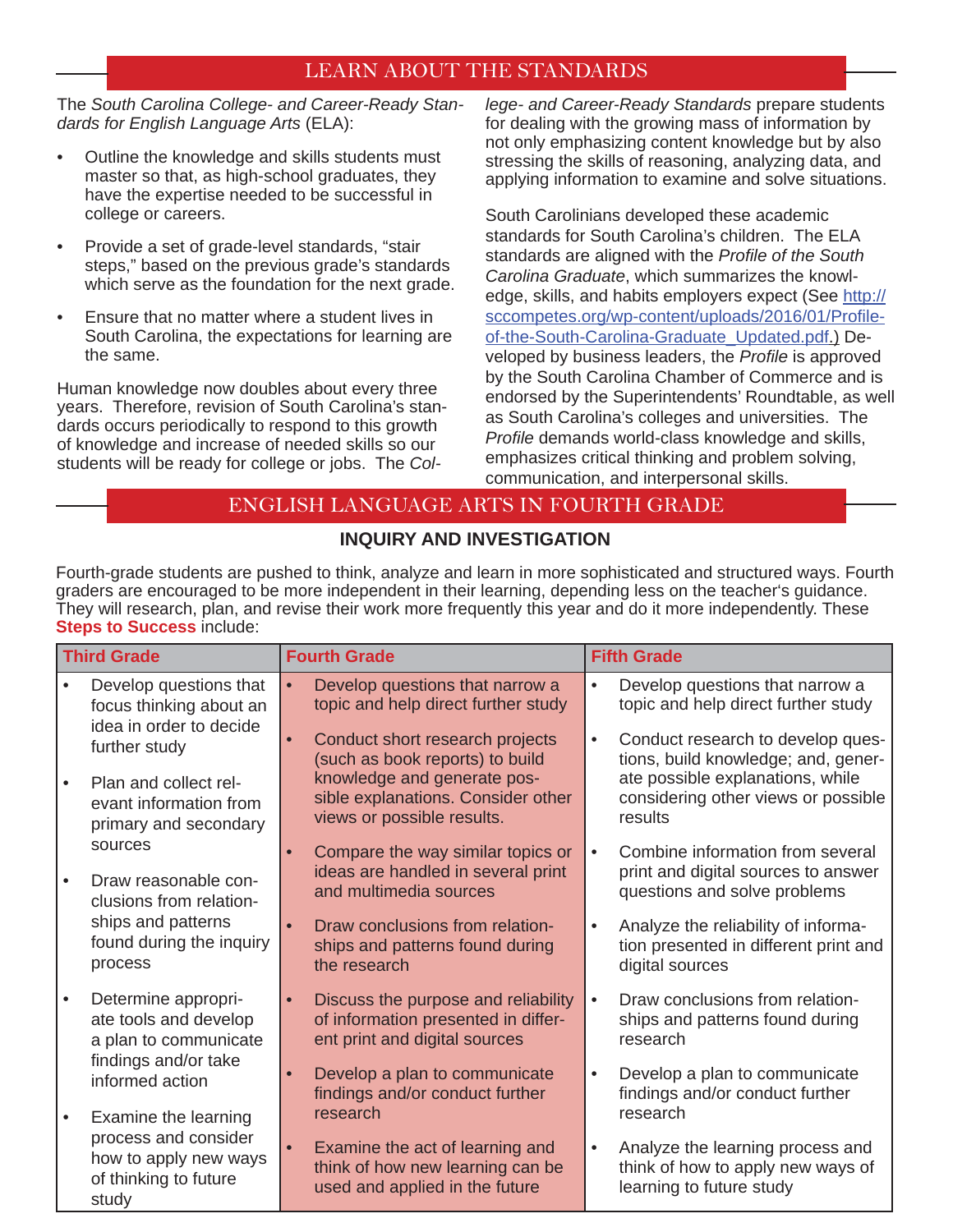#### **LEARNING TO READ**

Fourth-grade students focus now on reading to learn. They spend less time figuring out words and more time gaining an understanding of what is read as they use various reading strategies. Fourth-graders grammar and punctuation knowledge is growing. These **Steps to Success** include:

| <b>Third Grade</b> |                                                                                                                                        | <b>Fourth Grade</b> |                                                                                                                              | <b>Fifth Grade</b> |                                                                                                                                      |
|--------------------|----------------------------------------------------------------------------------------------------------------------------------------|---------------------|------------------------------------------------------------------------------------------------------------------------------|--------------------|--------------------------------------------------------------------------------------------------------------------------------------|
|                    | Understand how syllables,<br>base words, prefixes, and<br>suffixes work in order to read<br>and understand multiple-<br>syllable words | $\bullet$           | Use the knowledge of all letter<br>combinations to read accurately,<br>even unfamiliar multiple-syllable<br>words in context | $\bullet$          | Use the knowledge of all letter<br>combination sounds to read<br>accurately, even unfamiliar mul-<br>tiple-syllable words in context |
|                    | Read irregularly spelled<br>multi-syllable words and<br>words with common initial                                                      | О                   | Use definitions, examples and<br>restatements to determine the<br>meaning of words or phrases                                | $\bullet$          | Use the overall meaning of a<br>text or words to figure out the<br>meaning of a word or phrase                                       |
|                    | and final sounds<br>Use context of a paragraph                                                                                         | О                   | Increase the use of commas,<br>quotation marks, and apostro-<br>phes                                                         | $\bullet$          | Expand the use of commas,<br>quotation marks, and apostro-<br>phes                                                                   |
|                    | to determine the meaning of<br>words and phrases                                                                                       |                     | Read for extended periods to<br>improve fluency and gain under-                                                              | $\bullet$          | Read for extended periods to<br>understand fifth grade texts                                                                         |
|                    | Expand the use of capitaliza-<br>tion and punctuation                                                                                  |                     | standing of fourth grade texts                                                                                               |                    |                                                                                                                                      |
|                    | Read for longer lengths of<br>time to understand third<br>grade texts                                                                  |                     |                                                                                                                              |                    |                                                                                                                                      |

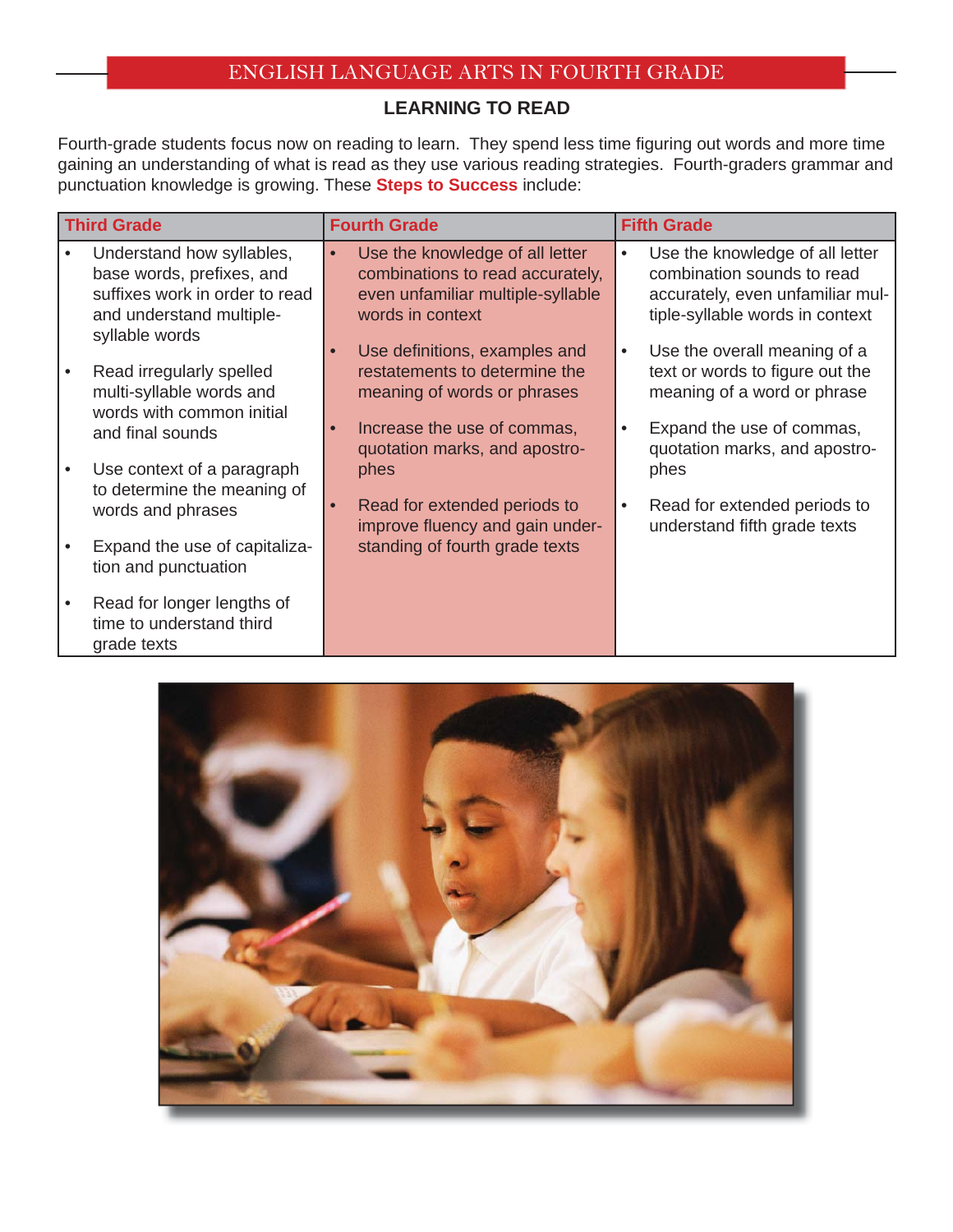#### **WRITING**

Fourth-grade students spend time working on more complex writings than in previous grades. They write essays, reports, and opinion papers. They use more resource tools and better understand the concept of "audience" and of purpose when writing. These **Steps to Success** include:

| <b>Third Grade</b> |                                                                                                                      | <b>Fourth Grade</b>                                                                                                          |                        | <b>Fifth Grade</b>                                                                                     |  |  |
|--------------------|----------------------------------------------------------------------------------------------------------------------|------------------------------------------------------------------------------------------------------------------------------|------------------------|--------------------------------------------------------------------------------------------------------|--|--|
|                    | Continue to practice cursive<br>writing                                                                              | Continue to improve cursive<br>$\bullet$<br>writing                                                                          | $\bullet$<br>$\bullet$ | Write legibly<br>Write stories and research pa-                                                        |  |  |
|                    | Write a researched opinion/<br>informational piece that is<br>logically organized                                    | Write stories, opinions, and<br>$\bullet$<br>information pieces that are well<br>organized                                   |                        | pers using arguments that are<br>well organized and supported<br>by relevant facts                     |  |  |
|                    | Gather ideas from many<br>sources to write about real<br>or imagined experiences that<br>use descriptive details and | Use information from several<br>$\bullet$<br>print and digital sources to sup-<br>port ideas, opinions, and infor-<br>mation | $\bullet$              | Use information from various<br>credible sources. Provide a<br>general observation and focus.          |  |  |
|                    | are logically organized                                                                                              | Adjust the writing for the task-                                                                                             | $\bullet$              | Use a style and tone appropri-<br>ate to the writing purpose                                           |  |  |
|                    | Adjust the writing for the<br>task- to explain, entertain,<br>inform or convince                                     | to explain, entertain, inform or<br>convince<br>Plan, revise, and edit to better                                             | $\bullet$              | Plan, revise, and edit to better<br>focus on a topic and to improve<br>writings. Build on the ideas of |  |  |
|                    | Plan, revise, and edit by<br>building on personal and oth-                                                           | focus on a topic and to improve<br>writings. Build on the ideas of                                                           |                        | others to strengthen writing.                                                                          |  |  |
|                    | ers ideas to improve writings                                                                                        | others to strengthen writing.                                                                                                | $\bullet$              | Write frequently on both fic-<br>tion and non-fiction topics with                                      |  |  |
| $\bullet$          | Write often on various topics.<br>Increase writing in length and                                                     | Write often on various topics.<br>$\bullet$<br>Increase writing in length and                                                |                        | deepening understanding                                                                                |  |  |
|                    | complexity.                                                                                                          | complexity                                                                                                                   | $\bullet$              | Write and research at length<br>using the computer                                                     |  |  |
|                    | Continue to work on key-<br>boarding skills                                                                          | Demonstrate accurate keyboarding                                                                                             |                        |                                                                                                        |  |  |

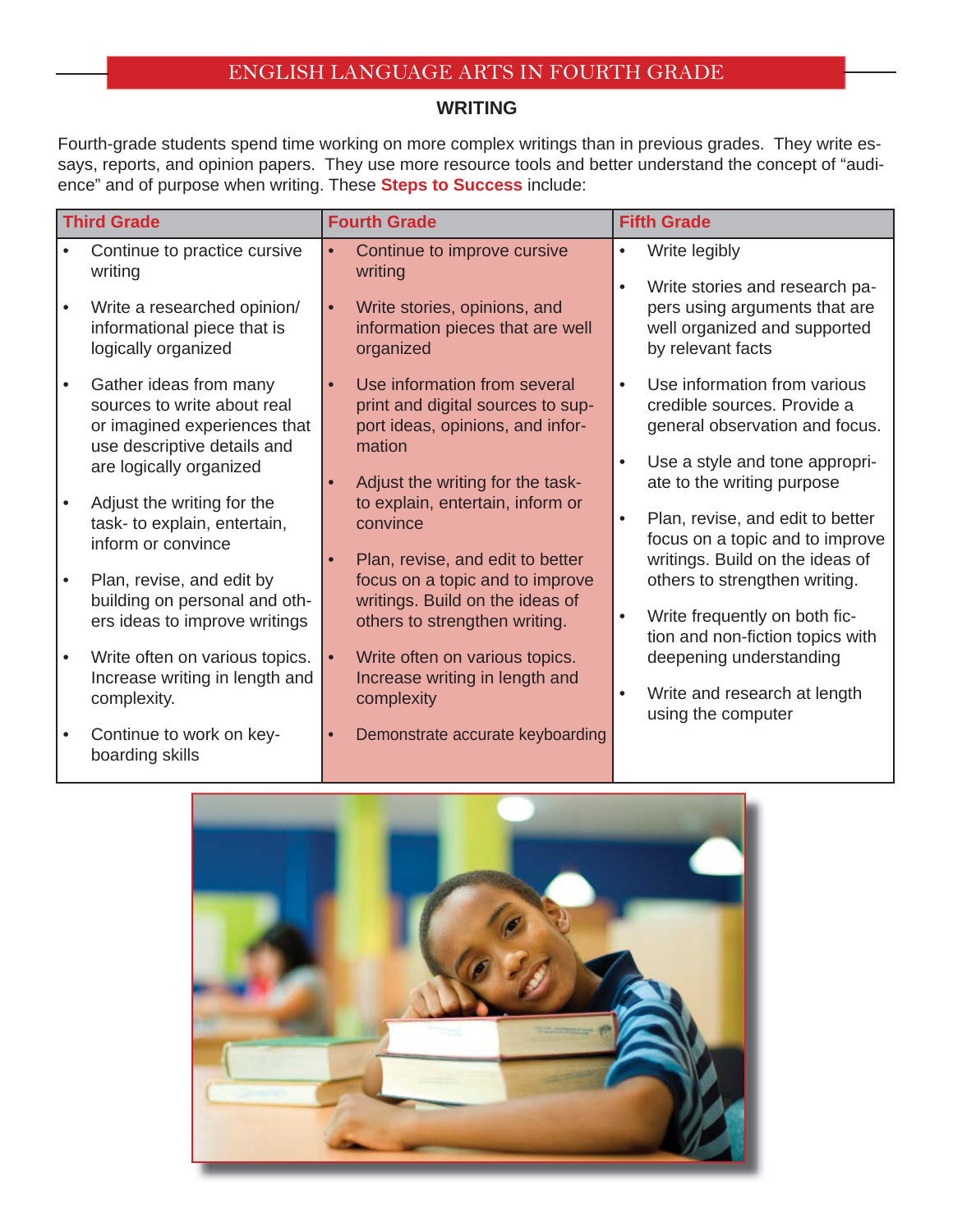#### **COMMUNICATION**

Fourth-grade students' speaking and listening skills continue to develop. They listen to others, explain personal ideas, and respond to others' comments. They examine the manner in which presenters give their information and whether that information is sufficient. These **Steps to Success** include:



#### **Third Grade**

- Participate in discussions by asking questions to obtain information and clarify thoughts
- Express ideas gathered from many sources in a concise way. Conduct research both individually and in a group.
- Compare how ideas and topics are shown in different media and formats
- Use techniques of volume and tone, eye contact, facial expressions, and posture when speaking
- Create presentations using audio and visual tools to clarify ideas and thoughts
- Identify a speaker's presentation style. Determine if a speaker is organized, addresses the audience, and why certain word choices and figurative language is used.

| Paraphrase and respond to information given in a<br>$\bullet$<br>discussion, compare ideas, and examine evi-<br>dence given to support certain points<br>Express ideas gathered from many sources in a<br>concise way. Conduct research independently.<br>ideas.<br>Report on a topic or give an opinion with facts<br>and supporting details<br>Speak clearly, adapting speech to task. Use stan-<br>dard English when appropriate.<br>$\bullet$<br>Create presentations using audio and visual tools | <b>Fifth Grade</b>                                                                                                                                                                                                                                                                                                                         |  |  |
|--------------------------------------------------------------------------------------------------------------------------------------------------------------------------------------------------------------------------------------------------------------------------------------------------------------------------------------------------------------------------------------------------------------------------------------------------------------------------------------------------------|--------------------------------------------------------------------------------------------------------------------------------------------------------------------------------------------------------------------------------------------------------------------------------------------------------------------------------------------|--|--|
|                                                                                                                                                                                                                                                                                                                                                                                                                                                                                                        | Develop ideas to contribute to a discussion, pro-<br>viding accurate and related information<br>Report on a topic or give an opinion with facts<br>and descriptive details. Use a logical order of                                                                                                                                         |  |  |
| to clarify ideas and thoughts<br>Identify how and why a speaker chooses particu-<br>lar words and phrases or stresses certain words.<br>Consider whether sufficient facts are included.                                                                                                                                                                                                                                                                                                                | Participate in focused conversations. Build on<br>the ideas of others. Pose questions, respond to<br>clarify thinking, and express new thoughts.<br>Identify how and why the speaker chooses partic-<br>ular words and phrases or stresses certain words.<br>Consider whether sufficient facts are included<br>and how they are presented. |  |  |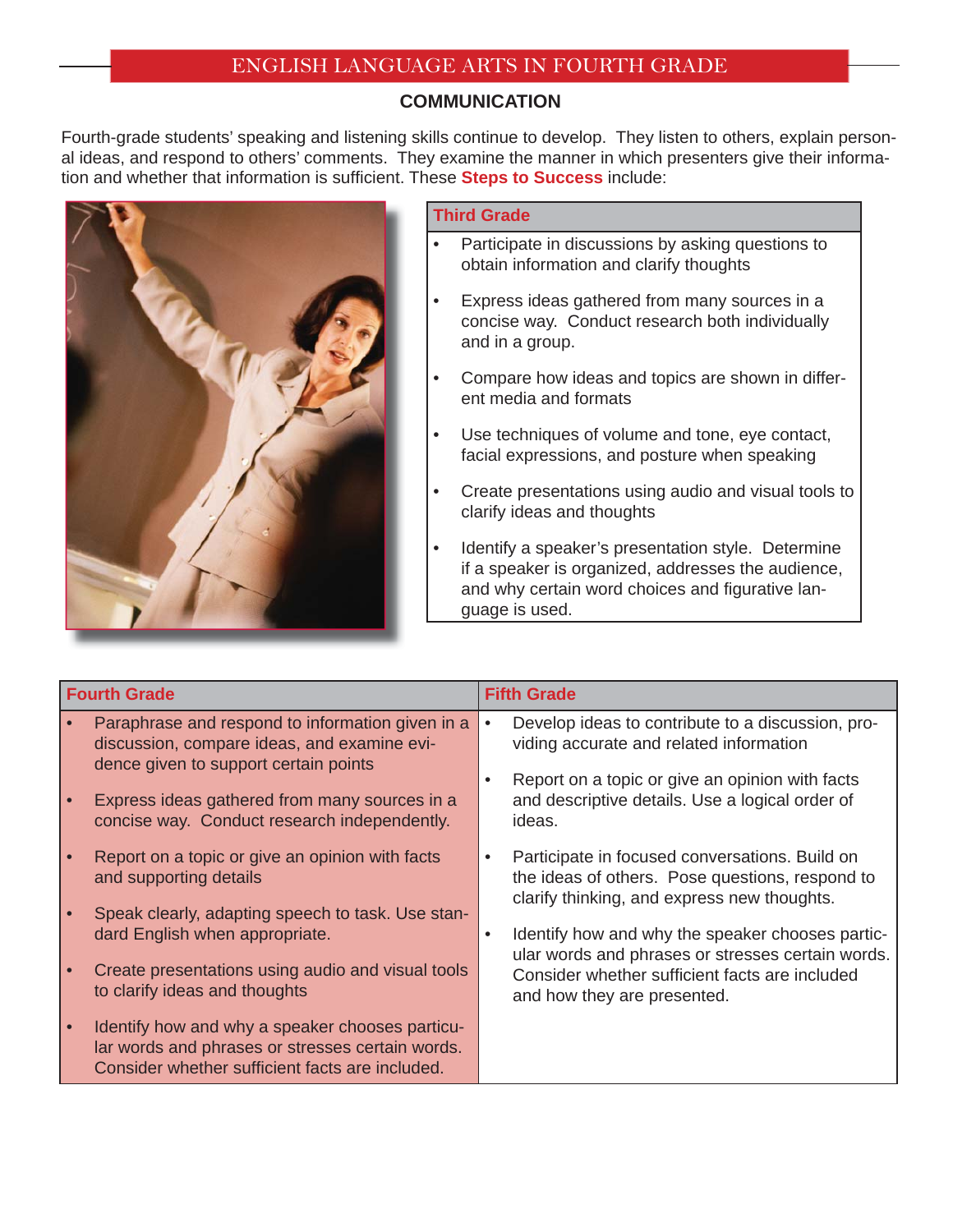#### **READING FOR ENJOYMENT AND ENRICHMENT**

Fourth-grade students read a greater variety of texts, among them: fictional stories, magazines, and non-fiction books. At this age, students are better able to understand concepts and the perspectives of others. Fourth graders are encouraged to think about the messages in a text, how different texts compare and how a message relates to their own lives. These **Steps to Success** include:

| <b>Third Grade</b> |                                                                                                                                                                | <b>Fourth Grade</b>                                                                                                                  | <b>Fifth Grade</b>                                                                                                                     |  |
|--------------------|----------------------------------------------------------------------------------------------------------------------------------------------------------------|--------------------------------------------------------------------------------------------------------------------------------------|----------------------------------------------------------------------------------------------------------------------------------------|--|
|                    | Explain the differences between<br>first and third person points of<br>view                                                                                    | Compare and contrast first and<br>third person points of view and<br>how an author's point of view<br>influences the content and     | Summarize the key details of<br>a story or the main concepts<br>in the text                                                            |  |
|                    | State the author's purpose and<br>tell how the student's perspec-<br>tive differs from the author's                                                            | meaning<br>Compare the way topics,<br>ideas, concepts, and events                                                                    | Analyze how the author uses<br>words and phrases to impact<br>the reader's point of view                                               |  |
|                    | Recognize the different points of<br>view of the narrator and the dif-<br>ferent characters                                                                    | are described by first person<br>and second person accounts/<br>sources                                                              | Compare the way topics,<br>$\bullet$<br>ideas, concepts, and events<br>are shown in first person, sec-<br>ond person, and third person |  |
|                    | Describe characters' traits,<br>reasons for their actions, and<br>their feelings. Explain how their<br>actions contribute to the devel-<br>opment of the plot. | Determine how the author<br>uses words and phrases in<br>order to shape and make the<br>meaning clear<br>Explain how conflicts cause | accounts/sources<br>Quote accurately to study the<br>$\bullet$<br>meaning beyond the text to<br>support conclusions                    |  |
|                    | Explain the influence of cultural<br>and historical context on charac-<br>ters, setting, and plot develop-<br>ment                                             | the characters to change or<br>adjust their plans before the<br>end of a story or the final event<br>Read independently for a        | Analyze two or more charac-<br>ters, events, or settings and<br>explain how they influence the<br>plot or action                       |  |
|                    | Read independently with under-<br>standing for a sustained amount<br>of time                                                                                   | sustained amount of time to<br>improve fluency and build<br>stamina                                                                  | Read often and at length to<br>$\bullet$<br>improve vocabulary, learn<br>about style, and enjoy the<br>stories                         |  |

#### **READING FOR INFORMATION**

Fourth-grade students use a wider range of research materials and take on a larger variety of topics. Students are taught to think deeply about and make connections to what they read and learn in all their subjects. These **Steps to Success** include:

| <b>Third Grade</b> |                                                                                                                    | <b>Fourth Grade</b>                                                                                                                           | <b>Fifth Grade</b>                                                                                                                                                      |  |
|--------------------|--------------------------------------------------------------------------------------------------------------------|-----------------------------------------------------------------------------------------------------------------------------------------------|-------------------------------------------------------------------------------------------------------------------------------------------------------------------------|--|
|                    | Make assumptions and draw<br>conclusions, referring to the<br>text to support those ideas                          | Analyze the meaning implied<br>in the text. Give details and ex-<br>amples to support conclusions.                                            | Quote from the text to analyze<br>٠<br>meaning given and implied in<br>the text                                                                                         |  |
|                    | Summarize key details of sev-<br>eral paragraphs                                                                   | Summarize key details of sev-<br>eral paragraphs                                                                                              | Summarize a text with two or<br>more central ideas, supporting<br>with key details                                                                                      |  |
|                    | Make conclusions or predic-<br>tions from the reading. Support<br>ideas with details.                              | Make conclusions or predic-<br>$\bullet$<br>tions from the reading. Support<br>ideas with details.                                            | Make conclusions or predic-<br>tions from the reading, support-                                                                                                         |  |
|                    | Begin to read according to the<br>purpose of the task and wheth-<br>er the text explains, informs, or<br>convinces | Read texts that are more<br>complex. Respond according<br>to the purpose of the task and<br>whether it is to explain, inform,<br>or convince. | ing ideas with details<br>Read texts that are more<br>complex. Respond according<br>to the purpose of the task and<br>whether it is to explain, inform,<br>or convince. |  |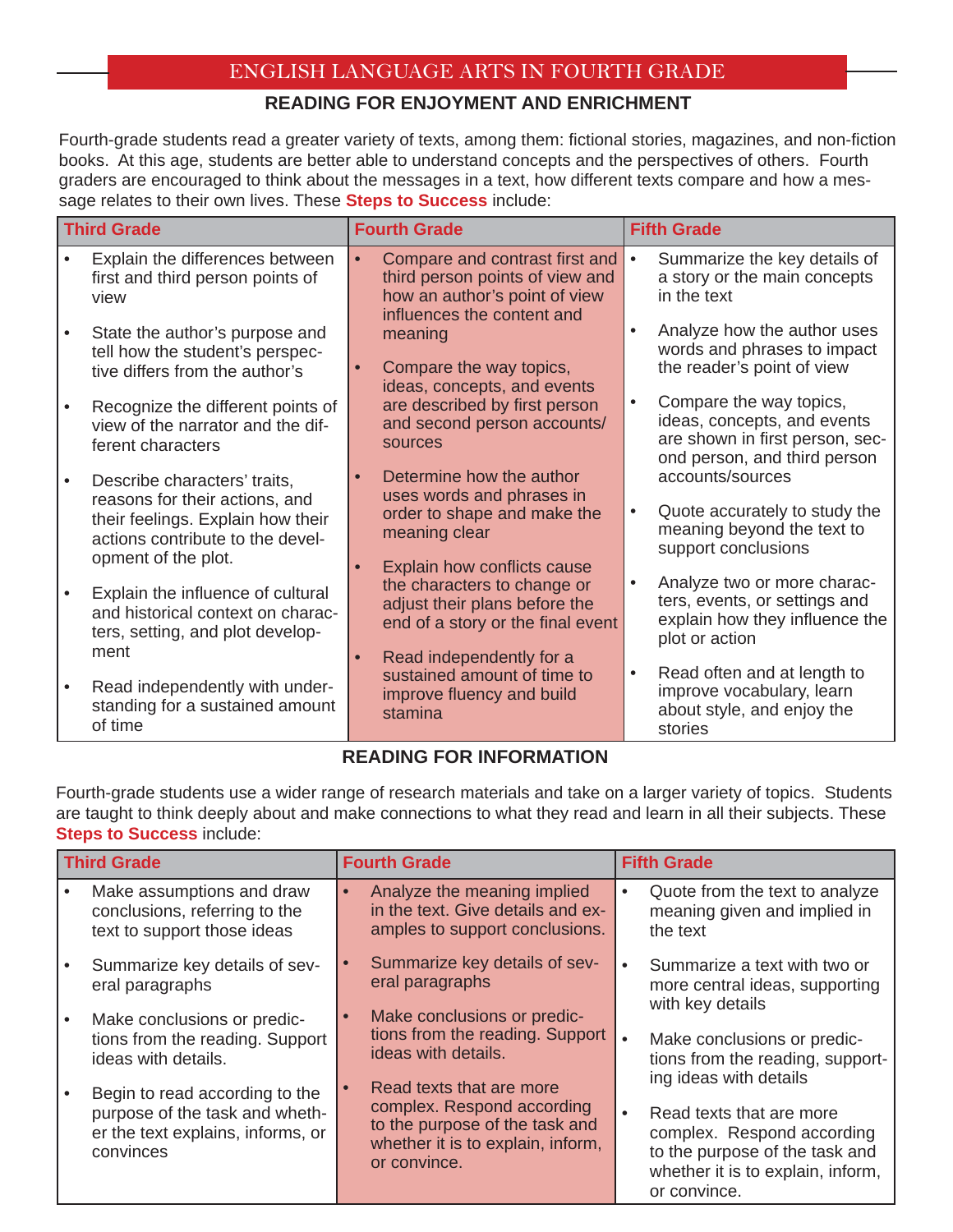#### LEARNING AT HOME

Your more independent learner still needs support and help to succeed in the fourth grade. Work with your child at home. Stay informed on work assignments and know if help is needed with specific skills. Here are some suggestions for things to do at home to help your child learn:

- Read a classic adventure book to your child, such as *Swiss Family Robinson, Treasure Island,* and *Robinson Crusoe*. The vocabulary and descriptive phrases used in such books will help your fourth grader improve his writing and his verbal skills.
- Have your child make a book for a friend or a family member. She will write the story, illustrate it, and decorate it with beads and stickers.
- Create a comic book/graphic book on his favorite topic. The book can be a story, a how-to, or a poem.
- Take a familiar tale, such as *Three Little Pigs*, and have your child write the story as if she were a reporter. Remind her to answer the basic questions of *who, what, when, where, why*, and *how*.